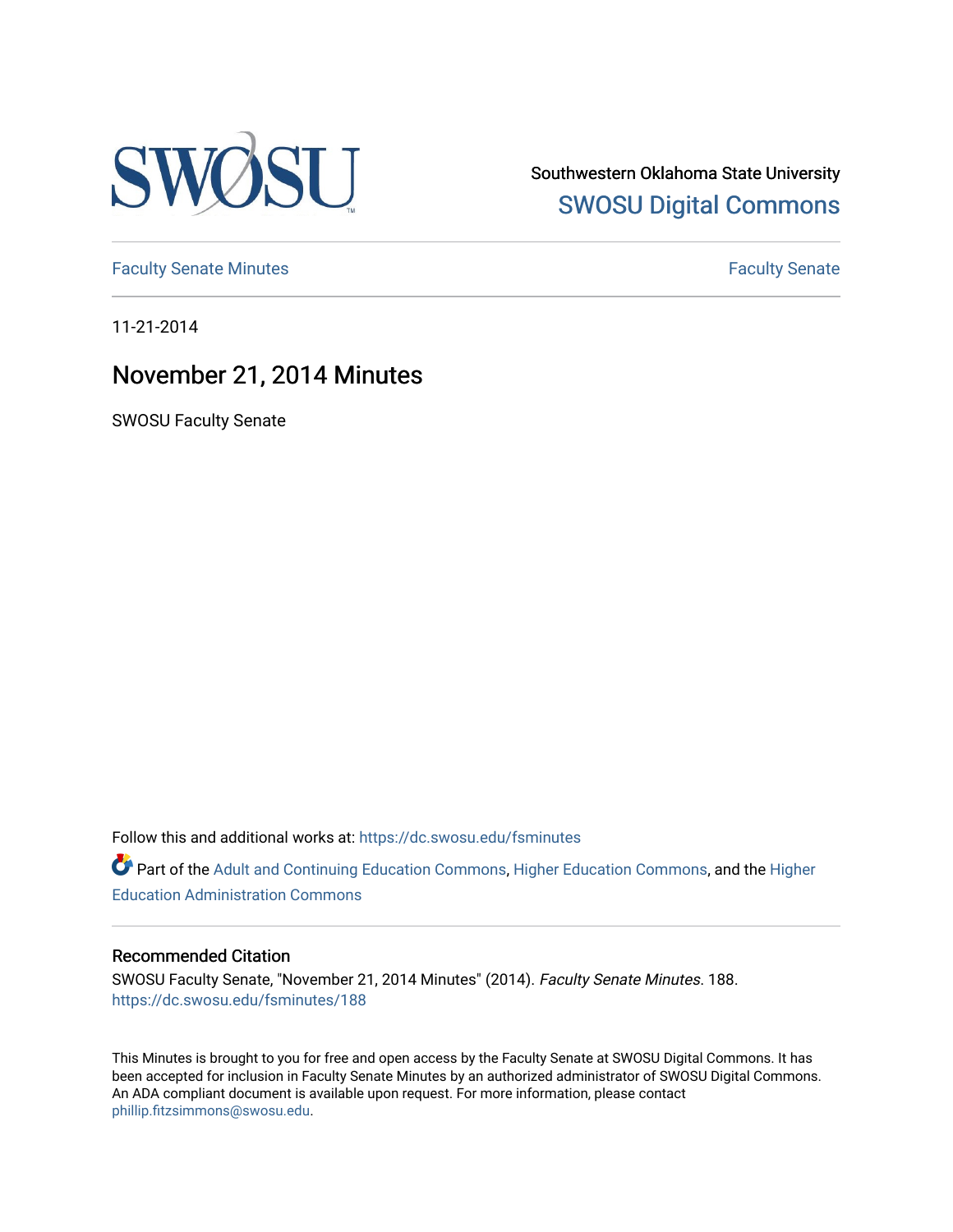## Approved Minutes Southwestern Oklahoma State University FACULTY SENATE November 21, 2014—2:00 pm EDU 201

**I. CALL TO ORDER:** Faculty Senate President Evette Meliza called the November meeting of the Faculty Senate to order at 2:01 p.m. in Education 201.

**II. ESTABLISHMENT OF A QUORUM:** The following members were in attendance: Jimena Arecena, Arden Aspedon, Daniel Farris (for David Bessinger), Tammy Blatnik, John Bradshaw, Ric Baugher (for Brad Bryant), Stacey DiPaolo, Ralph May (for Jerry Dunn), Jared Edwards, Fred Gates, Ryan Haggard, Krista Brooks (for Tiffany Kessler), Doug Linder, Jim Long, Scott Long, Sharon Lawrence (for Kris Mahlock), Tom McNamara, Evette Meliza, Kristin Monterella (OKC), Bo Pagliasotti, Cynthia Pena, Linda Pye, Les Ramos, Jeff Waker (for Karen Sweeney), Wayne Trail, and Trisha Wald.

**III. CERTIFICATION OF SUBSTITUTES:** Ric Baugher attended instead of Brad Bryant, Jeff Walker substituted for Karen Sweeney, Sharon Lawrence took the place of Kris Mahlock, Ralph May covered for Jerry Dunn, and Krista Brooks represented Tiffany Kessler.

**IV. PRESENTATION OF VISITORS:** No visitors were present at the meeting.

**V. APPROVAL OF MINUTES:** Approved with a voice vote. The October minutes will include a note that the cost-of-living increase will actually be 2%.

#### **VI. ANNOUNCEMENTS**

#### **A. President Evette Meliza**

1. From the Executive Council meeting of November 10, 2014:

- a. There has been a shift in the focus of the rhetoric from advocates of guns on campus. Rather than focusing on "active shooters," they are now discussing "vulnerable students" on campus. President Beutler feels the current laws pertaining to guns on campus are adequate. There is a low crime rate on the SWOSU campus. Statistics are posted on the website.
- b. Mr. Fagan attended an interim study meeting on student debt. Educating students about debt was discussed.
- c. The Chancellor will be on campus on December 16th. It will be a "what are we asking for, what are we doing" meeting.
- d. February 10th is Higher Education Day at the Capitol. SWOSU takes a group of students to the meeting between students and legislators. If you have any students who are interested in attending, please let the President's office know.
- e. The RUSO Governing Board meeting, which was held November 7th on campus, went well. They want us on the same computer system statewide. Our Administration doesn't believe that would work, however. Payroll has not worked well with a statewide system.
- f. Mr. Fagan is not optimistic that we will get an increase in funding from the state. Odds are more favorable for an even budget or a cut in funds.
- g. SWOSU has been investing in our Strategic Plan initiatives. Some haven't paid off yet and some have. The investment in international students is paying off. Enrollment has increased 89.53%. We have 163 international students from 26 countries enrolled this fall.
- h. The 20 by 2020 Program is a state-wide initiative to save 20% of energy costs by 2020. We will probably get an email and newsletter about it. Higher Education has already done a lot of energy saving prior to this 2012 initiative.
- i. New ethics rules take effect in January. The President will send out information.
- j. The President would like to do the budget tour again, going to faculty meetings to talk about the budget.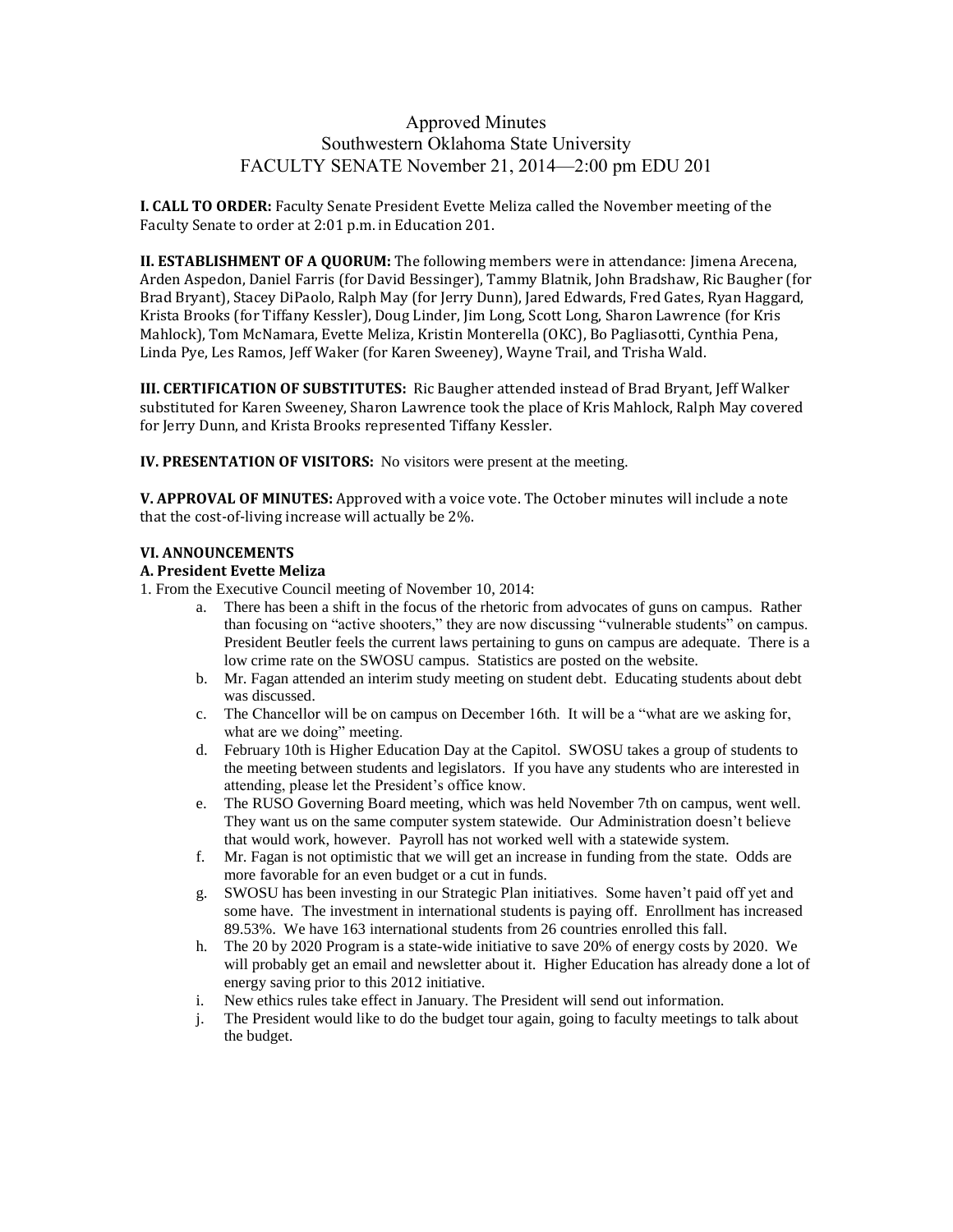- 2. From the Administrative Council meeting of November 10, 2014:
	- a. There will be a retirement reception for Dr. Foust on December 5th.
	- b. There will be ongoing Title IX training for faculty.
	- c. There is a new stop sign and new crosswalks between Parker Hall and the Education building.
	- d. Please remember to take the blood-borne pathogens training.
	- e. The new filter is in place for spam email. Probable junk mail will go to the junk folder. We should check that folder for valid email that may have been sent there.
	- f. Concerning meeting requirements for SARA: 54 faculty members have completed the online training, 26 have completed rubric training, and 6 have turned in a first rubric.
	- g. The General Education plan has been completed. It will be sent to departments for program changes.
	- h. We need more faculty members on the Risk Management Task Force. This group looks for operational and safety risks in the buildings. Ideally, there would be a faculty member from each building on the Task Force.
- 3. From the Meeting with the Provost:
	- a. Faculty input about graduation was discussed.
	- b. Language in the Faculty Handbook is being reviewed for errors and wording. We will receive possible corrections to discuss in future meetings.

#### **B. Secretary/Treasurer Tom McNamara**

**1. Roll Sheet** – Please sign the roll sheet.

#### **2. Treasurer's Report:**

| a. | BancFirst Checking Account: October Meeting Balance: \$1865.94 |                          |           |
|----|----------------------------------------------------------------|--------------------------|-----------|
|    |                                                                | <b>CURRENT BALANCE:</b>  | \$1865.94 |
|    | b. University Account:                                         | October Meeting balance: | \$105.01  |
|    |                                                                | <b>CURRENT BALANCE:</b>  | \$105.01  |

**C. President-Elect Jared Edwards:** Nothing to report at this time.

**D. Past President Fred Gates:** The National Rifle Association plans for heavy involvement in the guns on campus issue this election cycle. Faculty should contact their state representatives, making their opinions known. Individuals need to use their personal resources for this. It is a conflict of interest to involve university assets in these actions.

**E. Student Government Representative:** No representative was present.

## **VII. REPORTS FROM STANDING AND AD HOC COMMITTEES:**

**A. Personnel Policies Committee:** (see Appendix A)

**Faculty Senate Motion 2014-11-01:** The changes recommended by the Personnel Policies Committee shall be added to the Faculty Handbook.

The motion was approved following a voice vote.

Report from University Policies Committee (see Appendix B)

**Faculty Senate Motion 2014-11-02:** The changes recommended by the University Policies Committee shall be added to the Faculty Handbook.

The motion was tabled so that the University Policies committee can revise the wording to allow for faculty from the College of Associate and Applied Programs and the Library to serve on the FUPTRC.

**VIII. UNFINISHED BUSINESS:** There was no unfinished business from the October meeting.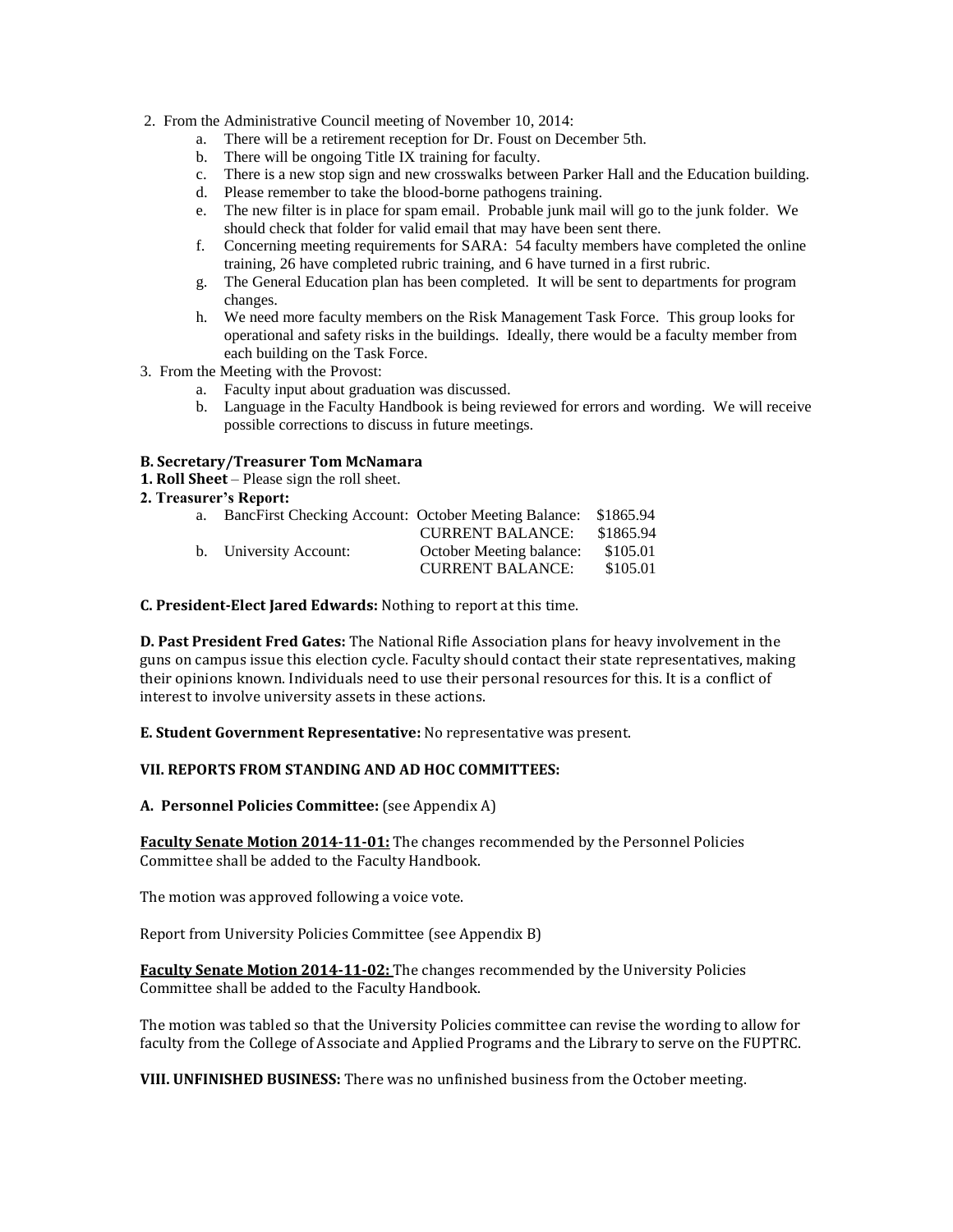**IX. NEW BUSINESS:** No new business was brought forward.

**X. ADJOURNMENT:** The meeting was adjourned at 2:37 pm.

## **Next meeting 2:00 pm Friday, December 5, 2014**

Respectfully Submitted, Evette Meliza, Faculty Senate President Tom McNamara, Faculty Senate Secretary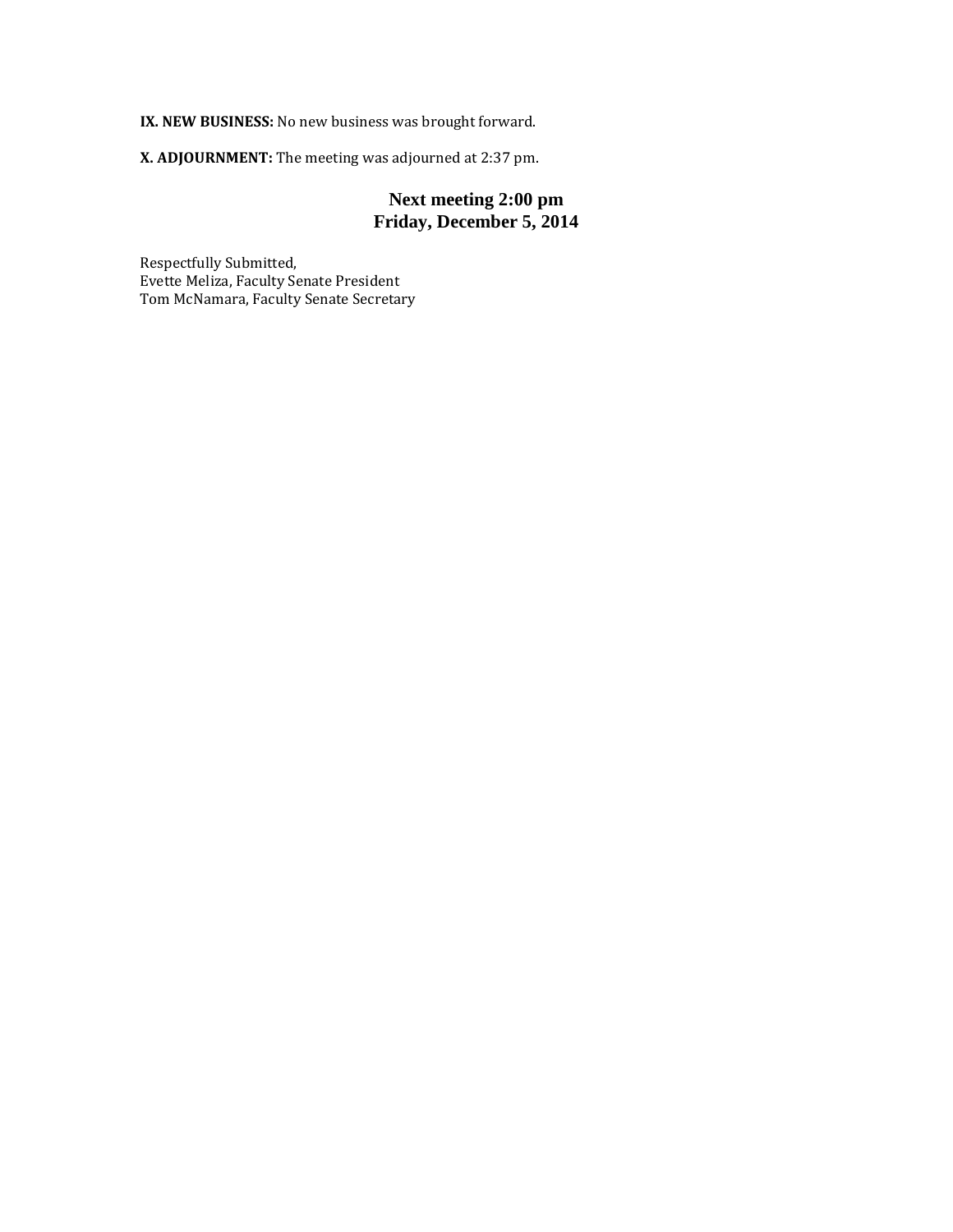## **Appendix A**

**Proposed Change to the Faculty Handbook Concerning Faculty Who Received Automatic Promotion to Assistant Professor when Applying for Promotion to Associate Professor** From Page 108 of the Faculty Handbook:

#### **1. Application**

When a faculty member has met the minimum requirements, as stated in the *Faculty Handbook* (RUSO Sections 3.2.2, 3.2.3, and 3.2.4), and wishes to be considered for tenure/promotion in rank, a formal application shall be submitted by the applicant to the department chair/associate dean. A faculty member may apply for either tenure or promotion, or both in a given year. The chair/associate dean shall assist the faculty member in monitoring minimum requirements and in preparing evaluation materials.However, it should be emphasized that it is the responsibility of the faculty member to know and follow the application process.

All applications shall consist of only one hardback, three-ringed, tabbed, no-more-than-two-inches-thick notebook (provided by the Provost's office) with the applicant's name and category placed on the spine. The first page of the application should consist of a description of all duties and responsibilities assigned the applicant (i.e., job description) for the years included in the application e.g., teaching, administration, supervision, advising, and load reduction with justification. This description should be formulated by the department chair/associate dean with assistance from the applicant. The information in the application shall be organized according to the Requirements of Promotion/Tenure Review Document outlined in a later section. The application should minimize raw data (i.e., include detailed listings and summaries when possible) and information pertaining to previous rank or employment and focus on accomplishment during the applicant's present rank. All activities and accomplishments shall be dated. **The recommendation for promotion will be based solely on activities conducted since the last promotion**. In the case of tenure all professional activities and accomplishments will be considered. Activities and accomplishments before coming to SWOSU were considered in determining entry rank; therefore, activities and accomplishments before SWOSU will not be reconsidered for further promotion.

The application is the property of the applicant and will be returned immediately if the applicant withdraws or after completion of the tenure and promotion review process.

#### **Proposed Change:**

**The recommendation for promotion will be based solely on activities conducted since the last promotion***. In the event the applicant was hired initially at the instructor level and was promoted automatically to Assistant Professor upon completion of the terminal degree, then scholarly activities completed during the applicant's tenure as an instructor will be considered in the applicant's application for promotion to Associate Professor.*

Rationale: Since the applicant was automatically promoted upon completion of the terminal degree, then said applicant never underwent the review process for promotion so scholarly activity completed as an instructor was never part of the consideration for the promotion from Instructor to Assistant Professor, unlike applicants applying for promotion from Assistant Professor to Associate Professor.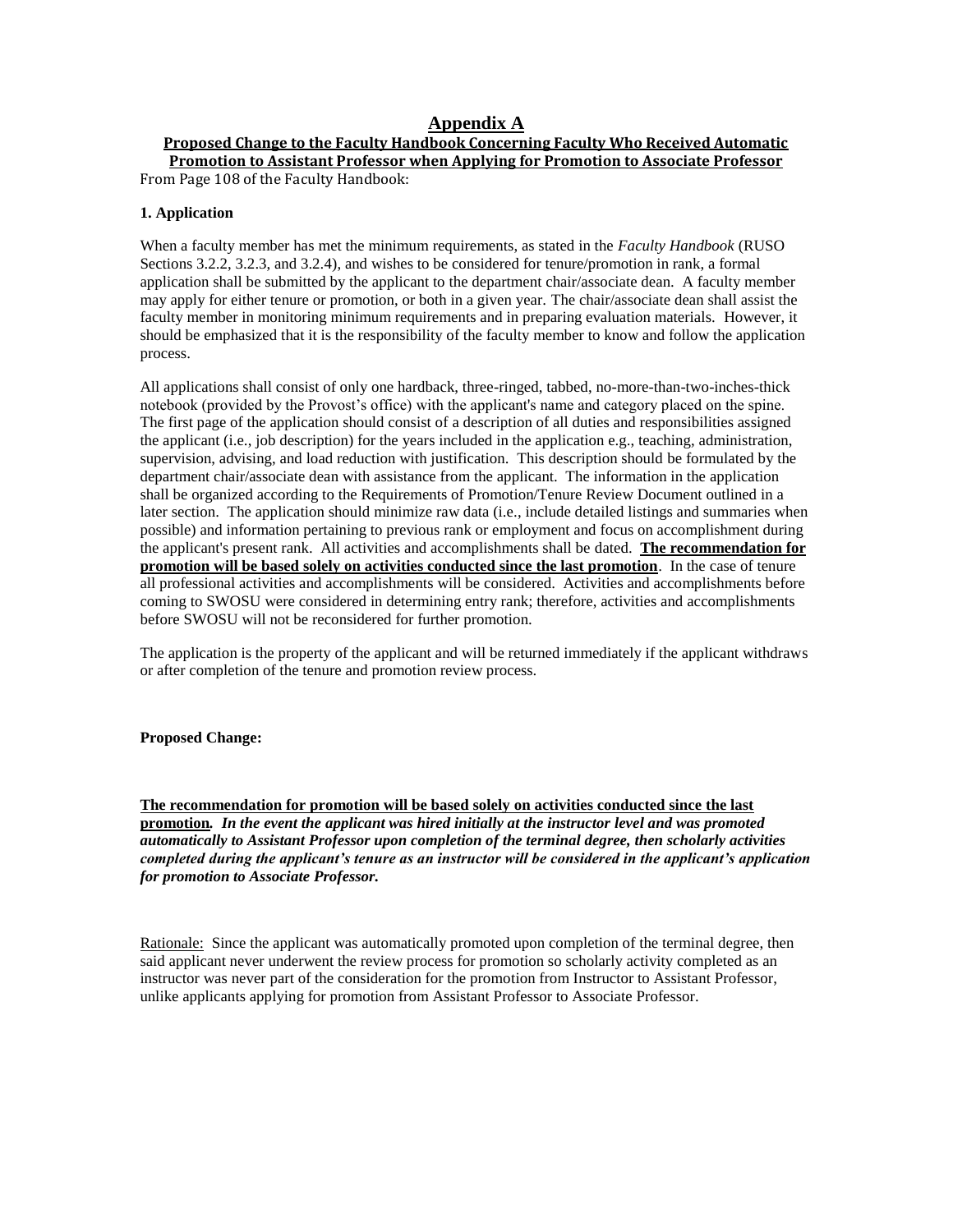#### **Appendix B Faculty Senate University Policies Committee Proposed Revisions to the Tenure and Promotion Review Process**

Based on faculty recommendations and open discussion, a Faculty Senate Ad Hoc Committee proposed revisions to the tenure and promotion review process. The proposed revisions were distributed to all faculty in the form of a survey. The results of the survey were analyzed to determine which revisions were supported by a majority of respondents. The Faculty Senate then discussed the survey results and agreed upon specific revisions. These versions were sent to all faculty in order to provide an additional opportunity for comment. The final proposed revisions are listed below. The insertion of these proposed revisions into the pertinent sections of the Faculty Handbook follow (sections B.2. and B.4., POLICIES AND PROCEDURES FOR PROMOTION/TENURE OF FACULTY, p. 104-115). Note that revisions are represented with strikethroughs and **bolded/underlined insertions**.

### *Proposed Revisions*

1. Only those members of the faculty with at least associate professor rank shall be eligible for membership on the FUTPRC.

2. FUTPRC members shall serve two year terms.

3. Terms on the FUTPRC shall rotate with 4 of the eight members being replaced each year.

4. The chair of the FUTPRC shall be in their second year of committee membership or have previously served on the FUTPRC.

5. The practice of ranking (numbering) candidates in order of preference for tenure and promotion shall be eliminated from the duties of the FUTPRC.

6. The practice of rating candidates relative to their individual suitability for tenure and promotion shall be adopted by the FUTPRC.

7. Individual academic units shall be encouraged to submit standing documents describing scholarly activity in their field to be used as a reference by the FUTPRC.

#### *Insertions into Pertinent Faculty Handbook Sections*

## *(p. 106 of the Faculty Handbook)*

#### **2. Scholarly Activities**

Scholarly activities associated with the applicant's teaching and/or professional discipline shall be a part of each evaluation. Applicants receiving release time for scholarly activities must document a higher level of scholarly accomplishments, which will be properly weighted in their evaluations.

Presentations in this category should include descriptive summaries of the applicant's scholarly achievement *(The ordering of items is alphabetical and not meant to suggest priority of importance. The items are listed as examples and not intended to be an exhaustive listing, candidates should document all activities they deem relevant)*.

**Acceptance of original works of** art, musical compositions or arrangements, architectural designs, poetry and other literature, dance, or other of the Fine Arts.

**Curriculum** development and innovation

**Editing** (including newsletters and the description and preservation of historical and/or scholarly resources)

**Grants** Funded/Unfunded

**Performances or exhibits** involving the various Fine Arts

**Presentation of papers** before professional groups

**Professional development**, activities in professional organizations appropriate to the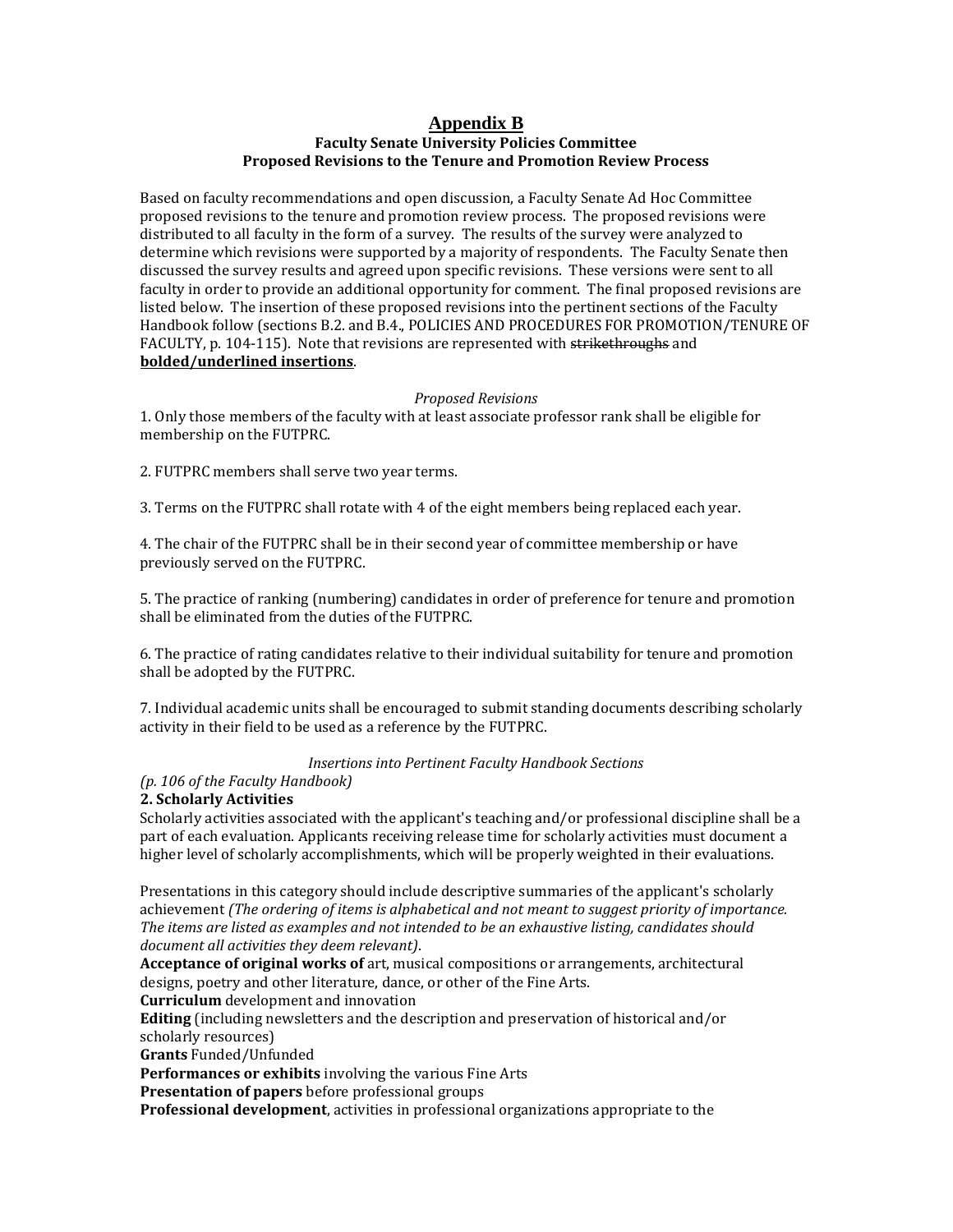teaching field or areas of responsibility including committee appointments, session chair, discussant or consultant performances, workshops, exhibits, or seminars which relate more to scholarly development than to teaching activities **Publications** of original journal articles with abstract or first and last page of journal (includes web publications) **Reviewing** of materials submitted by others **Submission of original journal articles** (include abstract or first and last page of journal) **Textbooks** (authored) **Monographs**

**Poster Presentations** before professional groups

Each department or academic unit committee may designate other specific activities which are unique to a certain field as being appropriate within this category. **Individual academic units are encouraged to submit standing documents describing scholarly activity in their field to be used as a reference by the Faculty University Tenure and Promotion Review Committee (FUTPRC).**

Responsibility for establishing the importance and scholarly nature of all activities rests with the applicant. The applicant should not assume that all members of the evaluation committees are familiar with comparative values within each discipline, such as the relative prestige of journals, whether or not journal articles are refereed, whether or not the work has been published, or the importance of audiences and locales for exhibits or performances. All activities should be those which have been presented for the judgment of the applicant's academic peers.

#### *(p. 112-116 of the Faculty Handbook)*

#### **4. The Faculty University Promotion and Tenure Review Committee**

The committee shall be composed of three (3) faculty members each from the College of Arts and Sciences and the College of Professional and Graduate Studies, one (1) faculty member each from the College of Pharmacy, and one from the College of Associate & Applied Programs or the SWOSU Libraries. The College of Associate and Applied Programs will fill this committee seat in evennumbered years (e.g. 2016, 2018, etc.) and the SWOSU Libraries will fill this committee seat in oddnumbered years (e.g. 2015, 2017, etc.).

The members shall be selected in the following manner:

The Senate Executive Committee (with assistance, if needed) will compile a list of faculty eligible (by college) for SWOSU Promotion/Tenure Review Committee by the August Senate meeting. The Faculty Senators of each college will meet following the September Senate meeting and select from among the list of eligible and willing faculty who meet the minimum requirements of tenure, rank of assistant **associate** professor and seven (7) years of experience at SWOSU and may not be a departmental chair during the current academic year. The Faculty Senate President (or designee) will forward the names to the Chief Academic Officer by the end of the first full week of October. The names may not include any faculty members applying for promotion and/or tenure. If these requirements prohibit a college from submitting a slate of eligible faculty, the requirements will be lowered in the following order:

1. The years of experience will be reduced first to six (6) and then to five (5).

2. Service on the committee the previous year is removed.

3. If there are fewer than three (3) candidates from the College of Arts and Sciences and the College of Professional and Graduate Studies due to an eligible candidate refusing to serve, then only the remaining eligible candidates are submitted. 4. If there are fewer than three (3) candidates and all eligible candidates have agreed to serve, then the Faculty Senators from that college shall submit a plan to the Chief Academic Officer for filling the vacancy(ies) to attain a list of three (3) candidates from the College of Arts and Sciences and the College of Professional and Graduate Studies. Once an acceptable plan is agreed upon, the slate of three (3) candidates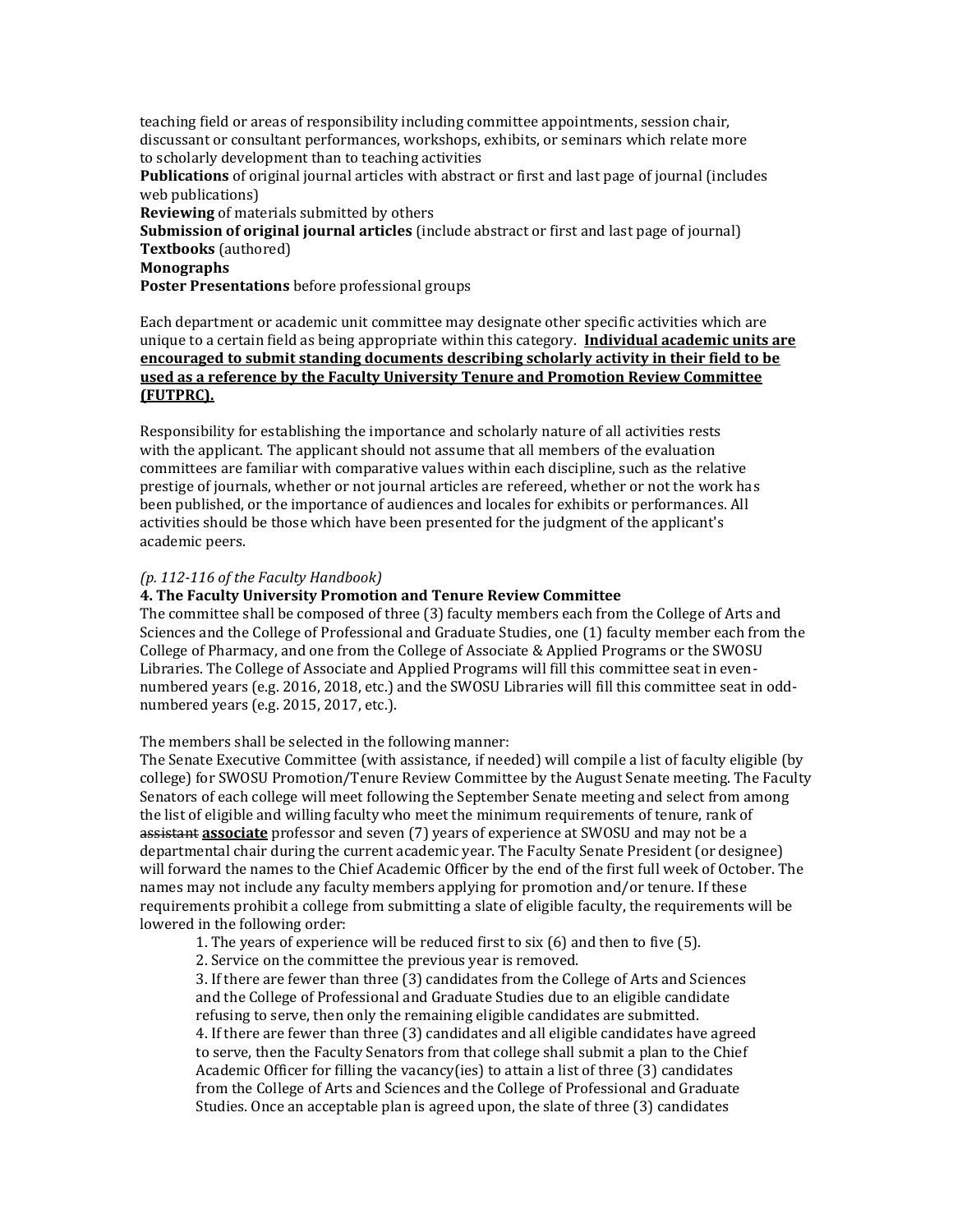will be submitted.

Members of the committee shall serve one (1) **two (2)** year terms and shall not be able to serve consecutive terms. **Terms on the committee shall rotate, with four (4) of the eight (8) members being replaced each year.** Department chairs, associate deans, deans and applicants shall not be eligible for committee membership.

#### **Procedures for FUPTRC**

#### **Confidentiality**

All deliberations and records of the committee are confidential. All members of the committee are to maintain this confidentiality.

#### **Committee Officers**

The Faculty University Promotion and Tenure Review Committee's (FUPTRC) first action is to elect a chair from its members only. **The chair of the committee shall be in their second year of committee membership or have previously served on the** the committee does vote. The committee has the prerogative of deciding if it wishes or needs additional officers, for example a secretary or clerk, and fills such offices by election or appointment from among its members as it sees fit.

#### **Documents**

The Chief Academic Officer places applicants' documents in a secure location which is accessible to committee members.

#### **Review of Documentation**

The chair informs committee members of the location of documents so that committee members may begin their review of documents. The committee will decide the order in which categories will be considered. Notes are the personal property of the individual committee member and serve to refresh one's memory during full committee discussion of a candidate. Members are also urged to make a rough, preliminary ranking **rating ('exceeds expectations', 'meets expectations', 'does not meet expectations')** of the candidates prior to the meeting at which a vote will be taken.

#### **Eligibility**

The first evaluation action taken by the full committee will be a review of eligibility requirements of candidates. Any candidate found ineligible will not be reviewed further. Such candidates will be so notified when the committee makes its reports at the end of the process.

#### **Discussion and Rating of Candidates**

The committee will discuss and vote on each candidate, one at a time. Decisions concerning all candidates in a category will be made before moving to a consideration of candidates in another category. The committee will decide the order in which categories will be considered. The discussion, prior **Prior to a vote, the committee will (1) assign a rating ('exceeds expectations', 'meets expectations', or 'does not meet expectations')**  to each candidate in a category **and (2) summarize strengths and weaknesses** be summarized by the chair, as aided by other committee members, for inclusion in statements to be reported to the candidate.

#### **Voting**

Following discussion **and rating** of a candidate, a vote is taken on a recommendation to 'grant' or 'deny' promotion or tenure. Each vote is by separate, standardized secret ballot; ballots are prepared in advance but not distributed until discussion on a candidate is completed. Majority rule decides the recommendation. A tie (the committee has eight members) means no majority, resulting in a recommendation to 'deny'. **Following voting**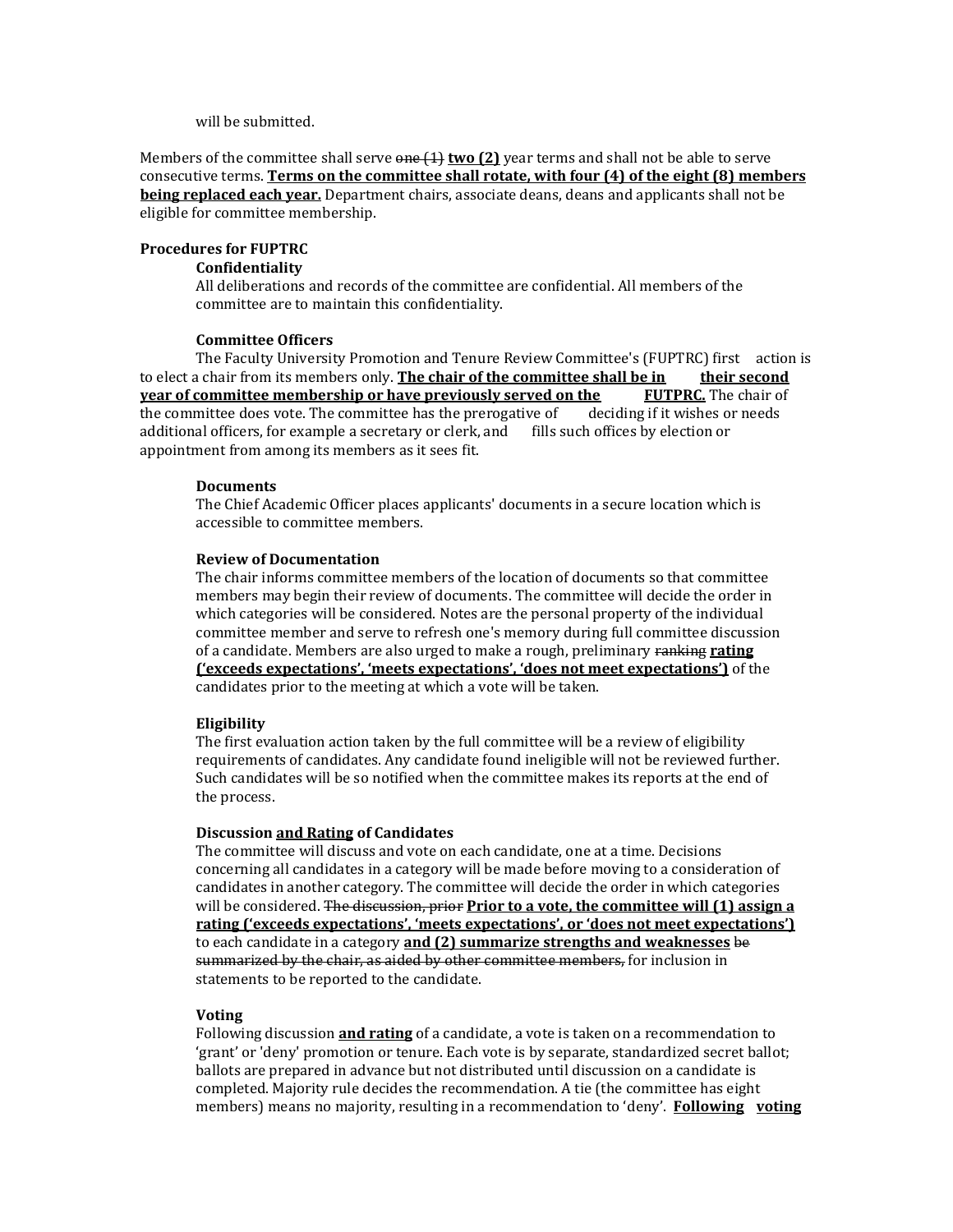**on all candidates within a category, the chair tabulates and reports the vote and rating for each candidate. Candidates within a category are divided into two groups, those for whom the majority position was to recommend 'grant' and those for whom the decision was to recommend 'deny.'**

#### **Ranking**

Following voting on all candidates within a category, the chair tabulates and reports the vote for each candidate. Candidates within a category are divided into two groups, those for whom the majority position was to recommend 'grant' and those for whom the decision was to recommend 'deny.' Committee members then rank candidates within each of these groups. All candidates must be ranked.

This ranking will be done anonymously on a list, one list for each committee member. Individual committee members may not assign tie rankings to candidates they must distinguish rankings. If these instructions are not followed, the vote will not be included in determination of composite scores.

A composite score is calculated for each candidate at an academic rank or for tenure by summing the committee members' individual rankings ratings of a candidate. The closer to '1' the composite score, the higher the final ranking reported to the Chief Academic Officer and President.

The highest ranked candidate in the 'deny' group will be given the next number following the ranking of the lowest ranked candidate in the 'grant' group.

It is possible and permissible for tie rankings in the composite final rankings. In such a case, the rank assigned the next candidate after the tie is adjusted accordingly; for example, if two candidates tie for first place, a 'one' is assigned to each, and the next highest candidate is assigned a 'three.'

#### **Draft Reports**

The chair will prepare a summary list of committee recommendations **(i.e., grant or deny)** and rankings **ratings**, by academic rank and tenure, which is submitted to the full committee for final approval. Additionally, the chair will prepare a draft statement for each candidate with statements of strengths and/or weaknesses to support the committee's decisions.

If the applicant decides to move their application forward, the chair shall prepare an evaluation and recommendation and report the decision (i.e., grant or deny) to the applicant on the Cover Sheet for promotion/tenure documents. If denial is recommended the chair shall provide the applicant with a written summary response explaining the reasons for denial. In the letter to the applicant, the chair shall include a request for written response from the applicant stating that the summary was received. If no response is received within a week following the mailing, the chair shall contact the applicant to

confirm receipt.

Those applicants receiving unfavorable recommendation (vote to deny) may respond on the Cover Sheet with options which accompanies each application and return the form to the individual of the next level. The options shall be (1) to hold a conference with the Chair in the event of a no vote,  $(2)$  to withdraw the application, and/or  $(3)$  to forward the application to the next level.

If the applicant decides to continue, the summary report from each level shall be sent to the Provost. The summary will include the opinions and statements related to the applicant's qualifications for tenure or promotion.